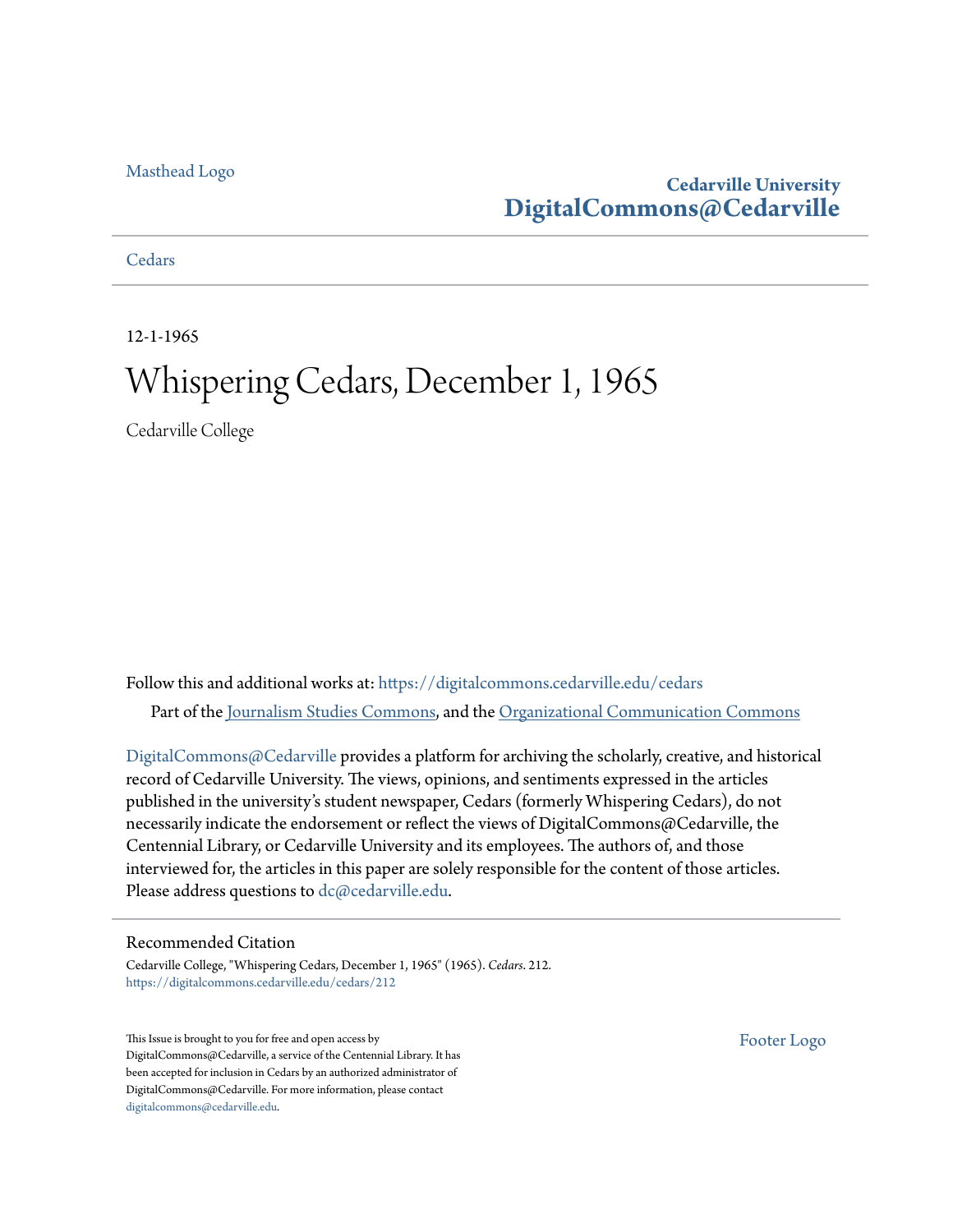# Whispering Cedars

# **hispers" Become Shout**

"Whispering Cedars" has come Patterson Protests of age. Sporting a staff chosen from the Student Body rather than the Creative Writing class has made the paper <sup>a</sup>truly of hot H20, the Patterson girls school project and enabled the rallied around what picket signs student a greater medium to they could construct and proexpress himself and become ac-vided the campus with its first quainted with the views and demonstration which, in form at news of his fellow student. A least, to some, was comparable change in format and size gives to other campus demonstrations. great things happening on the the paper a more collegiate ap-Conducted in a very gentlewom-Cedarville Campus. According pearance and it is hoped that the anly way, the picketeers sta- to President Jeremiah, every efapproval.

Mick Nicholls, a transfer from roused on the part of student student center and cafeteria. It Shelton College. Mick has had and staff alike. previous publication experience<br>as the editor of Shelton's yearas the editor of Shelton's yearas the editor of Shelton's year-<br>book and as a writer for its the matter was discussed and a of at least 900 students. Em- prize will be awarded to the book and as a writer for its die-madel was discussed deed and the server of the new name. En-<br>hewspaper. A history major with motion was passed authorizing phasizing that these plans are proposer of the new name. Ennewspaper. A history major with modell was passed during and the studied and are not tries must be submitted to<br>a minor in philosophy, Mick President Joe Stowell to make a still being studied and are not tries must be subm a minor in philosophy, Mick Tresident for booken to make a straight and hopes Box 277 by Friday, December<br>plans to enter the field of law. speech concerning the matter by final, President Jeremiah hopes Box 277 by Friday, plans to enter the field of law, speech concerning are matter by the student and be reached 3. The publication committee<br>Assisting Mick as editor, Greg the Student Council. President that a decision can be reached 3. The p Mehaffey, also a transfer (this Stowell, in his speech on Fri- concerning the matter within <sup>a</sup> the decision. time from Union College), was day, November 5, discussed the few weeks. editor of Group 545's A.F.R.O.T.C. need of having student demonpaper. Greg, a junior, is also a strations at Cedarville, pointing history major. Carolyn Berg, out that problems arise for the English and Speech major, student body every day, and serves as Feature Editor of the that the Student Council exists revised publication, bringing <sup>a</sup> for the very purpose of providyearbook editorship as background for her work. Holding down the job of business man- munication to alleviate these ager is Steve Brown, who served ager is steve Liown, who served<br>two years as editor of his high problems. Several dangers of school paper. Steve is a chemistry major and occasionally writes articles for his home town spokesman Stowell, the greatest paper. Junior Jim Hay serves being the loss of the school's as sports editor. While an English major, Jim's greatest contribu-unique testimony to the surtion comes through his interest in sports, actuated by his usual participation in them. The art department is handled exceptionally well by Debby Miller whose editorial cartoons and any words.

brings many diverse backgrounds to the paper. And this can be further broadened by the op-problems. portunities presented to the student body to express themselves through signed Letters to the Editor, and an opinion column. Students are encouraged to take advantage of these opportunities and express the voice of student opinion. Letters to the Editor should be addressed to "Whispering Cedars," Box 277, and must be signed in order to be published.

content will be on an equal par. tioned themselves outside the fort is now being made to prochange of name, pending further buildings. Although not making tative plans· now in the study Heading the staff is senior sequences, sympathy was a-dormitory and a combination Drawn together by a dire need themselves appear as if the need stage envisage the addition of <sup>a</sup> had had great or lasting con-new library, a two-hundred bed

ing the proper chamtels of com<sup>p</sup>icketing were also outlined by rounding community.

caricatures speak louder than ing the demonstrators and their As can be seen, the staff dent realization and use of the And so while the Council re frained from openly condemngoal, it called for a united stuproper channels to solve their

## Cedars Plans Expansion

The coming year should see Interest was also aroused as care of the expected enrollment minimistration. A five dollar



#### *WHISPERING CEDARS-' NAME*  To Examine *TO BE CHANGED*

ticed in the next issue of Whis- of Augustana College, Rock Is-

is hoped that these additions to ed by a contest open to all the campus facilities will take students, faculty, staff and ad-The new name will be selectand the editorial staff will make

## CC Facilities

content will be on an equal par, tioned themselves outside the fort is now being made to pro-<br>Also in the wind is a possible chapel, post office and classroom vide facilities for next fall. Ten-<br>expect to the Student Counc Another change will be no- Dr. George B. Arbaugh, Dean pering Cedars: for Whispering land, Illinois, will be on campus Cedars will be Whispering Ce- Tuesday, November 23, 1965. Dr. dars no longer. Finding it next Arbaugh is a consultant recomto impossible to develop an ade- mended to the college by the quate masthead using this name North Central Association of on the new format, and feeling Colleges and Secondary Schools. that the title lacked the needed The purpose of Dr. Arbaugh's punch of a newspaper, the Whis- visit will be to examine facilia request to the Student Council and make recommendations leada request to the Student Council and make recommendations lead-<br>seeking permission to change ing to improvements in the total the name. Permission was grant- college program. Sufficient progress will enable the college to once again apply for "Candidacy for Membership" in the North Central Association, a preliminary step to full membership. Full membership in the North Central Association allows the college to be known as a re<sup>g</sup>ionally accredited institution.

### S.B.P. Seeks Support

With one-fourth of the year gone S.B.P. has collected slightly over one-fifth of its goal of \$2500. Co-chairmaned this year by Ken Nichols and Gary Harris, the project is seeking to purchase a section of roll-away bleachers for the gym. The bleachers have been ordered. So far the greatest contribution by a class was made by the Sophomores who threw \$105.40 into the cause.

Of special interest to all, which will benefit S.B.P., is the upcoming concert· and presentation of Gordon Griffin's own operetta on December 3. This two-hour program might even feature <sup>a</sup> "surprise" · appearance of Cedar's old Firehouse Five as an added attraction. Starting at eight, the admission costs are  $50¢$  for sin<sup>g</sup>les and a mere 75¢ for couples. The student body is also reminded that the Activity Calendars are still on sale. Let's all support S.B.P.

 $\sigma_{\rm{max}}$ 

## *In Memoriam*

*'·Now also when I am old and grayheaded,* 0 God, *forsake me not; until I have shewed thy strength unto this gerieration,*  and thy power to everyone that is to come." *These words were marked in the Bible kept on the* desk *of Dr. Clifford Rhea Maddox. They reflect his pattern of thought regarding* his *·education of Christian men and women; they* also *illustrate the devotion to our* Lord's purpose *.which he exhibited* so *stro-ngly in* his *emphasis upon the* scriptures to *each* 

*student who came* to *him.* He *had successfully shdWed* God's *"strength* to *this generation, and* his *power to everyone that is* to come." *Dr. Maddox's hamegoing was in the morning of October 30,* 1965, *leaving us with the knowledge that we shall someday* see *him.* His *family, his many colleagues and friends, and our* school *are truly thankful* to *the* Lord *for the time that we have had Dr. Maddox among us.* 

## CAMPUS CALENDAR December 3...........SBP Recital, Mr. Gordon Griffin........8:00 p.m. December 4.............. B'ball, Grace College, here.................. 8:15 p.m.

|              | December 6-17Pre-registration<br>---------------------------- |
|--------------|---------------------------------------------------------------|
| December 7   | 8:15 p.m.<br>B'ball. Ashland. away                            |
|              |                                                               |
| December 11. | B'ball, Earlham College, here8:15 p.m.                        |
| December 14  | B'ball, Defiance College, here 8:15 p.m.                      |
| December 16. | All-school Christmas Party<br>-----------------------------   |
| December 16. | B'ball, Georgetown College, away8:15 p.m.                     |
| December 17. |                                                               |
|              |                                                               |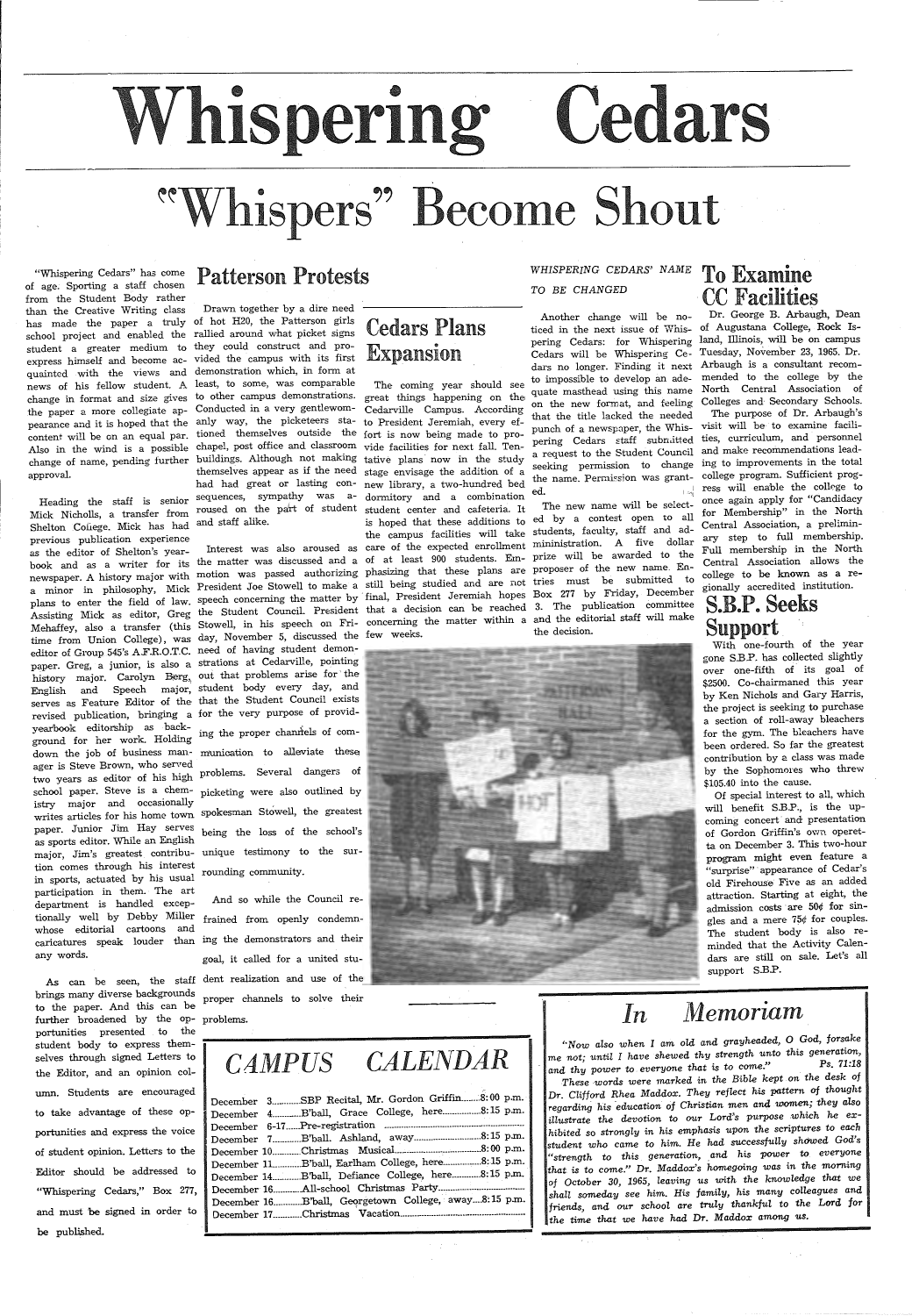WHISPERING CEDARS A Journal of Student Fact and Opinion Published by the Students of Cedarville College, Cedarville, Ohio Editor: Michael Nicholls Assistant Editor: Gregor Mehaffey Feature Editor: Carolyn Berg Business Manager: Stephen Brown Art Editor: Deborah Miller Sports Editor: James Hay Circulation Manager: Larry Montgomery Photographer: Dennis Dawes Staff: Kathy Cartner, Pat Fulop, Arnold Fruchtenbaum, James Comden, Shirley French, Dick Petitt, Walt Keib, Sheila Soloman, Ruth Williams, Carolyn Homan, June Ellen Elkin, Frank Jenista

## Freedom and Responsibility

Mr. Morris T. Keeton, Dean of the Faculty of Antioch College, in an article entitled "Crazy Like Parents" appearing in the January, 1965, issue of ANTIOCH NOTES, calls for greater responsibility and freedom for the student so that society may be endowed with "more sophisticated and mature adults." But this sophistication and maturation will not come for the student "by being coddled in his housing,spoon-fed in the classroom, and then diapered with a hood at commencement," according to Mr. Keeton. Agreed! Instead it will apparently come from the greater responsibility and freedom realized by the student as he participates in various civil rights sit-ins and demonstrations, cuts classes "to study or write" and "demand(s) a voice in college affairs." Is this what we really mean and desire when we speak of greater freedom and responsibility? The recent extra-legal Mrs. Williams. demonstrations at Berkeley and across the country are not acts of responsibility.

Freedom and responsibility work hand in hand much like cause and effect. A person can have all the freedom he wants in our society with the understanding that he is expected to be responsible for his actions: for freedom is a freedom within context. If his actions are within the law, then legally he has nothing to fear. If not, his punishment should be accepted accordingly, for there are legal means providing for changes in our society but which act as sort of an ante-room to abrupt emotional change.

If one is truly responsible and realizes that he can no longer exist in our present society he has two responsible choices: to operate within the available means for a change, or to leave. The same holds true for the institution of higher learning.

Almost two hundred years ago Edmund Burke dealt with an historical situation that in some ways is quite analogous to ours. In his "Reflections on the Revolution in France," Burke saw that "rage and phrenzy will pull down more in half an hour, than prudence, deliberation and foresight can build up in a hundred years." Will this be the result of the Free Student Movement that is sweeping the country? Not if we, like Burke, will see that "this sort of people are so taken up with this their theories about the rights of man that they have totally forgotten his nature. Without opening one new avenue to understanding; they have succeeded in stopping up those that lead to the heart."

Congratulations are much in order to Mr. Bert Frye and Mr. Donald P. Baumann. Both faculty members are the recipients of \$2,000 grants from the National Science Foundation for research they began last summer. Mr. Frye, whose research began at the University of Florida, is studying the use of small observatories such as the one on campus in complementing the work done by the larger observatories in studying eclipsing stars.

Dr. Baumann's study in cryobiology delves into the effects produced on the enzymes of the bacteria used in making cheese when subjected to extremely low temperatures. His research was started at Iowa State University.

Dr. Clifford Johnson, Academic Dean, noted, "We certainly are pleased to observe the recognition awarded these two members *"You should hear the crazy things Dad did when he was*  of our faculty. We look forward to additional grants in the future." in college." (Continued on page three)



#### WHAT HAS HAPPENED

TO THE SENIOR SNEAK? For the third year in succession, the seniors have sneaked from the Village of Cedarville within three weeks after the beginning of the College year. For the last three years we have missed the traditional fake sneaks, which found Juniors chasing the Seniors about the back of a closed furniture van, Village. Why have the Seniors niors the thrills of prolonged front of Cedarville Hardware<br>niors the thrills of prolonged front of Cedarville Hardware suspense, an experience which and then traveled outside the<br>can happen only once in a life, village limits. Just imagine what can happen only once in a life-

So vividly do some of us reroads. There were times when before the Class of '62 can rethe Juniors would even go

Williams and his Seniors in plans. broad daylight walked by <sup>a</sup> college baseball game at the Cedarville Comunity Park and quickly; then we don't have to investigates wisdom. Other studboarded a bus parked inside the lumber yard. Before the Juniors could get all their catch committee together, the Seniors had mission as a whole.<br>waited their legal five minutes are missing a thrilling part of self, or wisdom as a whole. and disappeared outside the village limits.

which found the Juniors chasing spring and not in the fall. The next year the Class of '63 began the year with a fake day the Senior advisor up alleys and across vacant lots until the poor

guy ran out of wind and had to hole up in the library.

Throughout the winter demonstrations of one kind or another were held until the first  $Like$   $These$ part of March when the Senior advisor and two members of his  $s$ neak committee presented pub- by *Arnold G. Fruchtenbaum* licly at a home basketball game (and over the radio) the official sneak letter to the Dean of Students.

Two and one-half days later the class of '63 and their advisor slipped out of Cedarville after 4: 30 a.m., traveled to <sup>a</sup> local farmhouse, boarded the time? it would be like to have 45 peo-<br>time?  $\frac{1}{2}$  it would be like to have 45 peo-<br>So vividly do some of us  $r_{\text{ex}}$  ple inside a closed furniture van by Dr. Williams as they led the light. It was an experience that to watch Dr. Williams lead the There were many other tales of of the village along the back by these people. Other classes

Lately the philosophy seems to be: "Let's get our sneak over Senior trip. I think the Seniors College life by not playing the

# *In Times*

## THE CHALLENGE OF WISDOM

#### *Part* I

during serious flood conditions. lege is soon faced by a number village. Why have the Seinors<br>denied themselves and the Ju- ville, parked for five minutes in this area, that quite often, it So vividly do some of ds re-<br>member the Class of '62 piloted with not one crack to let in osophy becomes the greatest by Dr. Williams as they led the estimate of the forgotten by those especially if he is unable to give months. It was quite amusing 45 members of the Class of '63. a philosophical defense of his Juniors on <sup>a</sup>merry chase out excitement that could be related of this article, and the one to grocery shopping with Dr. and Webber can tell about a Junior Existentialism in the two major<br>grocery shopping with Dr. and Webber can tell about a Junior divisions of philosophy ontology I. White the noses of in wiring his senior meeting and epistemology; and then pre-<br>Then right under the noses of in wiring his senior meeting and the Christian position in the unsuspecting Juniors, Dr. room so they could learn sneak sent the Christian position in late similar experiences. Mr. challenge of Naturalism and class that was almost successful divisions of philosophy, ontology The new student entering colof new areas previously unknown to him. Perhaps one of the most difficult to grasp, yet the most intriguing to him is the field of philosophy. Many students were driven back into Cedar- soon become so engrossed in becomes the major item of discussion in the all-night bull sessions. The Christian college student is no exception. But all too soon, the study of phillight. It was an experience that challenge to his Christian faith, There were many other tales of position. It is then the purpose follow, to acquaint the reader with the field of philosophy; the these areas.

worry about it." Hence the dies such as biology, sociology, Senior Sneak appears to be no psychology, etc., investigate limlonger a sneak, but merely <sup>a</sup> ited areas of wisdom, but phil-Philosophy is not merely the "love of wisdom" but philosophy osophy investigates wisdom it-

"Sneak game" longer than just poles. At one pole, wisdom means one or two weeks. I challenge the things we know. In this future classes to sneak in the sense, wisdom as <sup>a</sup>whole means Wisdom, like a globe, has two the sum total of what may be *Kenneth H. St. Clair* known. What may be known is *A former* class *advisor* termed Ontology, that is, the theory of being, or the theory of existence. This article is only concerned with Ontology.

At the second pole, wisdom means not what we know, but how do we know. The process of knowing. This pole is termed Epistemology, or the theory of knowledge. It investigates the nature of knowing. It attempts to answer the question, "How can we know anything?" Epistemology will be our topic of discussion in the next issue.

The average college student is usually faced with two philosophies. In the classroom, he is challenged by Naturalism, the philosophy adhered to by American colleges and universities. Naturalism denies the view of the world which takes into account the supernatural or the spiritual. It takes into account only what is natural and can be perceived through the senses. From this definition, it is obvious why Naturalism is a challenge to the Christian faith. Outside the classroom, he is often faced with the European philosophy of Existentialism, especially as propounded by Albert Camus and Jean-Paul Sartre. Existentialism is the philosophy stressing the need for

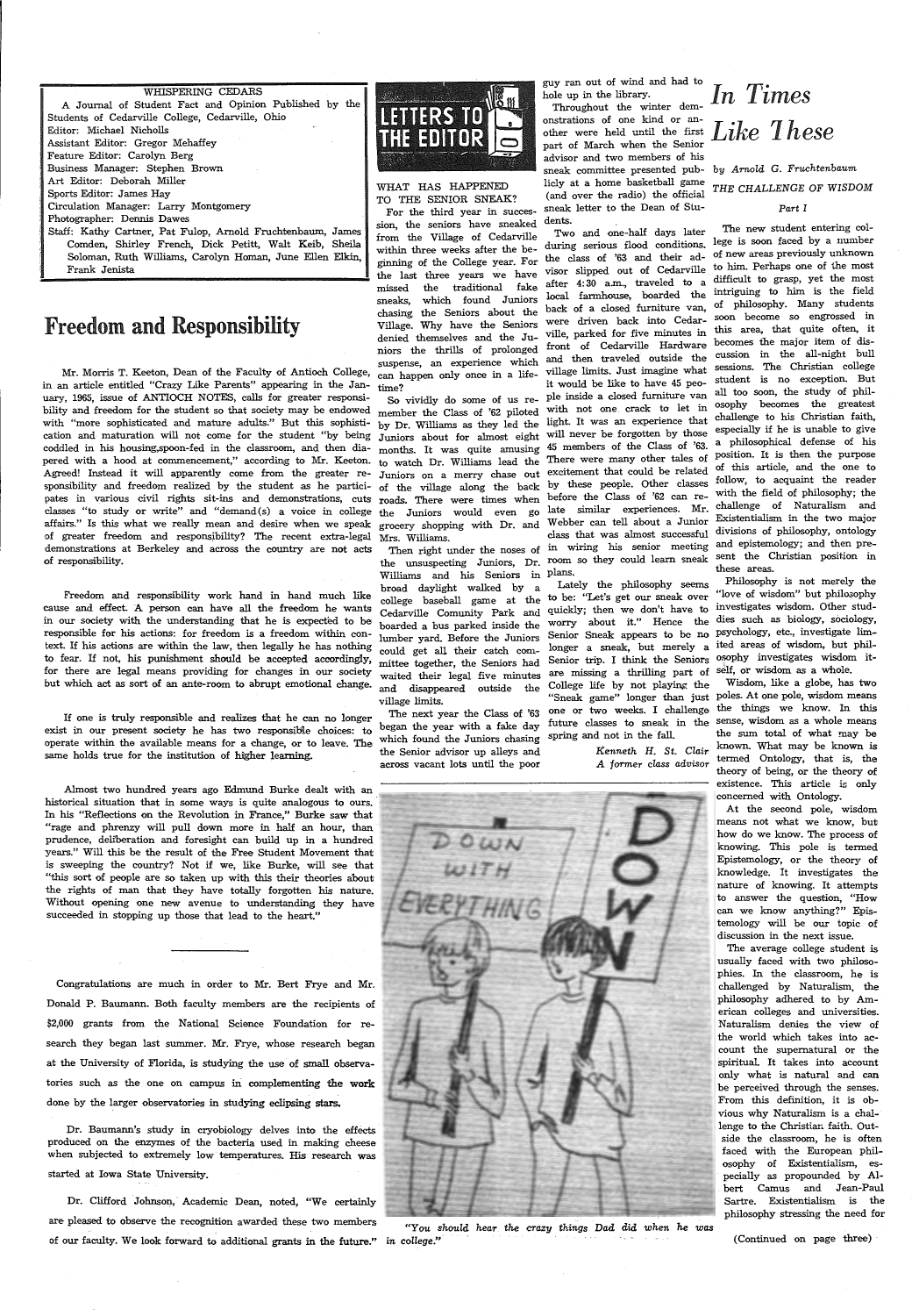## *1 he Question at Issue*

*Is Cedarville College conducive* to *learning in the aspec<sup>t</sup>of*  personal decision in a world *open-mindedness and free thought?* 

We need to be more open-minded. *Jill Renner* 

We should stay just as we are, we are just right.

*Jim Berry* 

The rules keep us down here. There really isn't any social life.

#### *Jim* Johnston

I don't think we are closed-minded. We have just as much free thought here as in any other place, perhaps even more. Linda *Spinks* 

No, too many of our personal feelings and ideas are denied by the administration.

#### Dick *Petitt*

<sup>I</sup>haven't had anyone shut me down on any ideas I have had. *Fred Olsen* 

No! Any outside opinion not associated with the religious convictions of the college is scorned and berated, and there is little tolerance towards the holders of such opinions.

#### *Kathy Swoverland*

Yes, we are encouraged to form our own conclusions. One ceived as self-contained and example is Old Testament class. *Becky Rader* 

No, the students and the faculty are Christians; therefore, we have a limited outlook because of our position. *Marlene Werner* 

The school's thoughts concerning the Bible are very dogmatic. We are not encouraged to form opinions. We are given interpretations. In politics everyone needs to be informed; here it isn't encouraged but many times is discouraged. We are supposed to be conservative, yet many text books used give the liberal view. American National Government is based on liberalism. Time magazine is referred to as a "Rightist" publication, yet they daim to be liberal.

#### *Steve* Leiby

Sure, I have observed in most classes more than one side is he shapes his own existence and once makes a distinction within unconscious, explicit or impresented. Students are encouraged to do outside reading to broaden our knowledge scopes in various fields. *Dave Gordon* 

No, the views we are presented are always colored by what we believe. We do get both sides of the picture, but we are influenced by our belief as Christians.

#### *Gordon TaylOT*

In most courses the material and the challenges are adequate. Whether the student finds the climate conducive to learning depends upon your own self discipline. We do need a broader em<sup>p</sup>hasis on somethings. We need to be exposed to what other people think.

#### *Jody Ronk*

No, if you don't think the way the school thinks, they won't admit you.

Les!ie *Edwards* 

## IGA College Hill

across from College Farm House Cedarville, Ohio

 $A$  BARGAIN here  $-$  A SPECIAL there can help trim your food costs, and we have always plenty of them. BUT OUR LOW PRICES EVERYWHERE cut the TOTAL beyond compare !

STORE WIDE LOW PRICES make the BIG DIFFERENCE 'TWEEN "snipping" away at food costs and REALLY cutting them down!

Come in see how much

IGA'S STOREWIDE LOW PRICES

will cut your food bills. You don't just make both ends meet . . . you meet the end of your shopping list with

BIGGER CASH SAVINGS!

#### IN TIMES LIKE THESE

(Continued from page two)

lacking any meaning or purpose. This philosophy has given rise to various student movements found in our colleges and universities. most prominent being the folk movement.

The ontological view of Nat-

uralism may be stated as follows: The natural world is the whole of reality. There is but one system or level of reality; this system is the totality of objects and events in time and space; and the behaviour of this system is determined only by its own character and it is reducible to a set of causal laws developed within itself and not externally. Reality is thus conself-dependent, unfolding in <sup>a</sup> historical process. Everything encountered by man has some natural status in reality. Reality is not derived from or dependent upon any transcendental supernatural entities.

Existentialism states that ex istence precedes essence, existence implies something active, <sup>a</sup>rise out of passiveness. (Don't a rise out of passiveness. (Don't be there! Exist!) Essence is DR.R.E. BARTHOLOMEW that which makes a thing what -------------- We are all philosophers, forit is. Man exists only insofar as speaks of reality or being, he at mal or armchair, conscious or thus bestows an essence upon it, namely the Being of God as plicit. We all have a value it by his own conscious choice. self sufficient, and the being of scale which is continuously be-If a man were <sup>a</sup>thing, such as the universe as existing by plan, ing revealed by the choices we <sup>a</sup>chair, his essence would pre- creation, and providence of God. make: whether we go to the cede his existence, that is, the Thus there is a two-layer theory gym for a "pick-up" basketball wood (essence) existed before of reality. God's Being is ul- game, or we get an early start it was made into a chair (exist- timate, while the created being is on the term paper in the library; ence). The essence of the chair derived from God. The Eternal whether we spend an hour in a precedes the existence of the existence of the contract the session, or we polish our chair. But man is not a thing. Being does not exist as a prin- shoes while listening to the un-He is not created for any pur- ciple, but as a Person, and that, invited and unavoidable visitpose. He has no fixed nature, as an Absolute Person. This Ab- ors; whether we keep track of but determines this by his own solute Person is the Creator of Paul Warfield's shoulder or keep<br>choice. Man comes into a total choice. Man comes into a total the temporal universe. God's Be-<br>meaningless universe. By the temporal universe. God's Be-<br>Choice is a philosophy. Choice meaningless universe. By the including universe a philosophy choice is a philosophy. Choice power of his consciousness, he ing is not subject to becoming. is philosophy acting. makes of the universe a habit. He is Eternal makes of the universe a habit- He is Eternal Being. As for the able world. Whatever meaning created being, he is in the proc- are legitimate; the goal is to<br>the world bas comes from his are at becoming by witting of the choose "that better part," That the world has, comes from his ess of becoming by virtue of the choose "that better part," That existential choice Each creates  $\lambda$ ,  $\lambda$ ,  $\lambda$ ,  $\lambda$ ,  $\lambda$ ,  $\lambda$ ,  $\lambda$ ,  $\lambda$ ,  $\lambda$ ,  $\lambda$ ,  $\lambda$ ,  $\lambda$ ,  $\lambda$ ,  $\lambda$ ,  $\lambda$ ,  $\lambda$ existential choice. Each creates plan of God. Therefore, God's <sup>15, we must see mines in</sup> For his own situation. Each man Being precedes the becoming of is fine, but not so fine when the must become aware of oneself as an "I," a true existential the created universe. subject who must bear alone the responsibility for his own situation.

The Christian philosophy denies both. When the Christian

NEIFFER'S SHELL  $Tune-up - Accessories$ Repairs V-w Serviced Phone 766-3711

**Cedarville** Hardware for the Best Deal In GE Appliances

## FACULTY FORUM



front lawn needs mowing. The Bible should have priority over the newspaper. Man's estrangement from God is more important than man's estrangement from fellow-man.

Actions don't speak louder than words; they just speak truer than words. Let no one deceive himself. The real person is in the diary, not in the post-evangelistic resolution. And, in <sup>a</sup> larger sense, the real school is in the budget, not in the catalog. *R. E. Bartholomev,* 



Beal's Dept. Store Clothing Shoes **Gifts** Jewelry